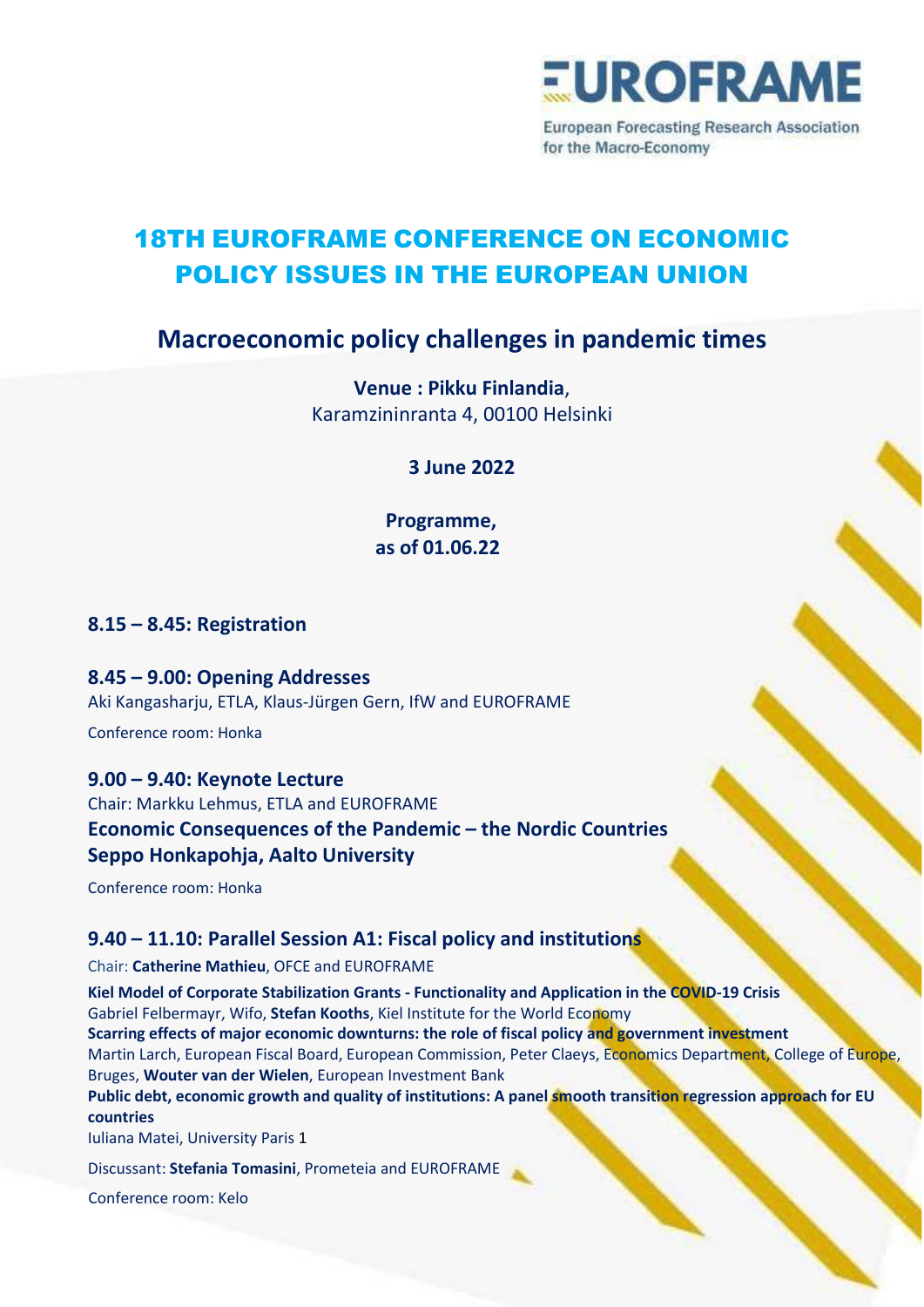## 9.40 – 11.10: Parallel session: A2: Interest rates and Covid crisis

Chair:

The effects of climate policy on the real interest rate Cecilie Marie Løchte Jørgensen, Aarhus University Inequality and the Zero Lower Bound Jesús Fernández-Villaverde, University of Pennsylvania, NBER, CEPR, Joel Marbet, CEMFI, Galo Nuño, Banco de España, and Omar Rachedi, ESADE Business School European investment Bank loan appraisal, the EU climate bank? Antoine Ebeling, University of Strasbourg, CNRS, BETA

Discussant: Tarmo Valkonen, ETLA

Conference room: Latva

## 11.10 – 11.30: Coffee Break

## 11.30 – 13.15: Parallel Session B1: Supply shocks

Chair: Gerdien Meijerink, CPB and EUROFRAME

Shock infections through global value chains

Tero Kuusi and Jyrki Ali-Yrkkö, The Research Institute of the Finnish Economy

Optimal supply-side fiscal policies for Covid-19

Emanuele Colombo Azimonti, University of Pavia, Luca Portoghese, University of Pavia, and Patrizio Tirelli, University of Pavia, CefES and Griffith University

Business development grants in disruptive times -- evaluating the covid-19 government support for business development on firm outcomes

Johannes Hirvonen, Otto Kässi and Olli Ropponen, Etla

Matching for three: search activity of workers, firms, and employment service Tobias Hartl, Institute for Employment Research (IAB), Nürnberg and University of Regensburg, Christian Hutter (IAB), and Enzo Weber (IAB and University of Regensburg

Discussants: Alexis Guillaume, University Dauphine-PSL and Otto Kässi, ETLA

Conference room: Kelo

## 11.30 – 13.15: Parallel Session B2: Financial conditions

Chair: Klaus-Jürgen Gern, IfW and EUROFRAME

#### A new macro-financial condition index for the euro area

Claudio Morana, University of Milano-Bicocca, Center for European Studies (CefES), Rimini Centre for Economic Analysis (RCEA-Europe ETS, RCEA-HQ), Center for Research on Pensions and Welfare Policies (CeRP)

#### Financial stocks and flows in the time of COVID-19

Nicholas Jackson, Government of Victoria – Department of Treasury and Finance, and Stephen Millard, National Institute of Economic and Social Research, Durham University Business School, Portsmouth University and Centre for Macroeconomics

Demand- and supply-side factors behind the higher inflation

Marek Dabrowski, CASE – Center for Social and Economic Research, Warsaw, Bruegel, Brussels, Higher School of Economics, Moscow

Discussant: Markku Lehmus, ETLA and EUROFRAME

Conference room: Latva

## 13.15 – 14.20: Lunch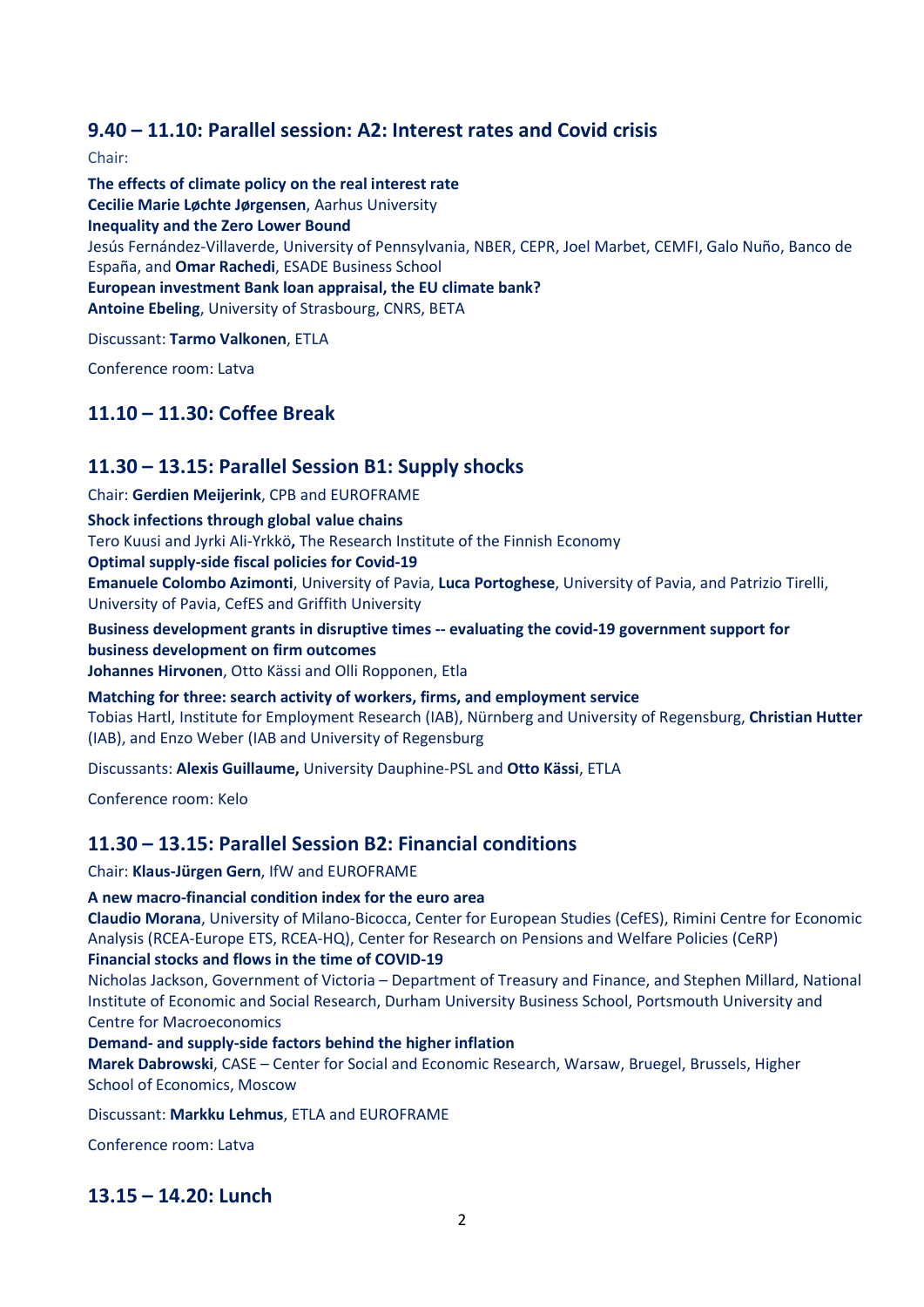## 14.20 – 15.50: Parallel session C1: Fiscal discipline and monetary union

#### Chair: Olli Ropponen, ETLA

The impact of income tax changes on government revenue: moving beyond the Laffer curve Richard McManus, Canterbury Christ Church University, F. Gulcin Ozkan, King's College London, Dawid Trzeciakiewicz, Loughborough University Fiscal discipline meets macroeconomic stability: When the Eurobonds are a good idea

Luciano Greco, CRIEP & Department of Economics and Management, University of Padova, Francesco J. Pintus, CRIEP & Department of Economics and Management, University of Padova, Davide Raggi, Department of Economics, University Ca' Foscari of Venice

#### Towards new fiscal rules in the euro area?

Catherine Mathieu and Henri Sterdyniak, OFCE

Discussant: Ilkka Kiema, Labore

Conference room: Kelo

### 14.20 – 15.50: Parallel session C2: Term structure of interest rates

Chair: Lorenzo Forni, Prometeia Associazione

The term structure of interest rates in a heterogeneous monetary union James Costain, Galo Nuño, and Carlos Thomas, Banco de España Treasury supply shocks and the term structure of interest rates in the UK Andras Lengyel, University of Amsterdam Reaction of euro area government risk premia to common policy responses during the COVID crisis Anne-Laure Delatte, CNRS, University Dauphine-PSL, CEPR, Alexis Guillaume, University Dauphine-PSL

Discussant: Stephen Millard, NIESR and EUROFRAME

Conference room: Latva

## 15.50 – 16.20: Coffee Break

## 16.20 – 18.00: Roundtable

Chair: Tero Kuusi, ETLA

Lorenzo Forni, Prometeia Associazione

Stefan Kooths, IfW Kiel

Niku Määttänen, University of Helsinki

Conference room: Honka